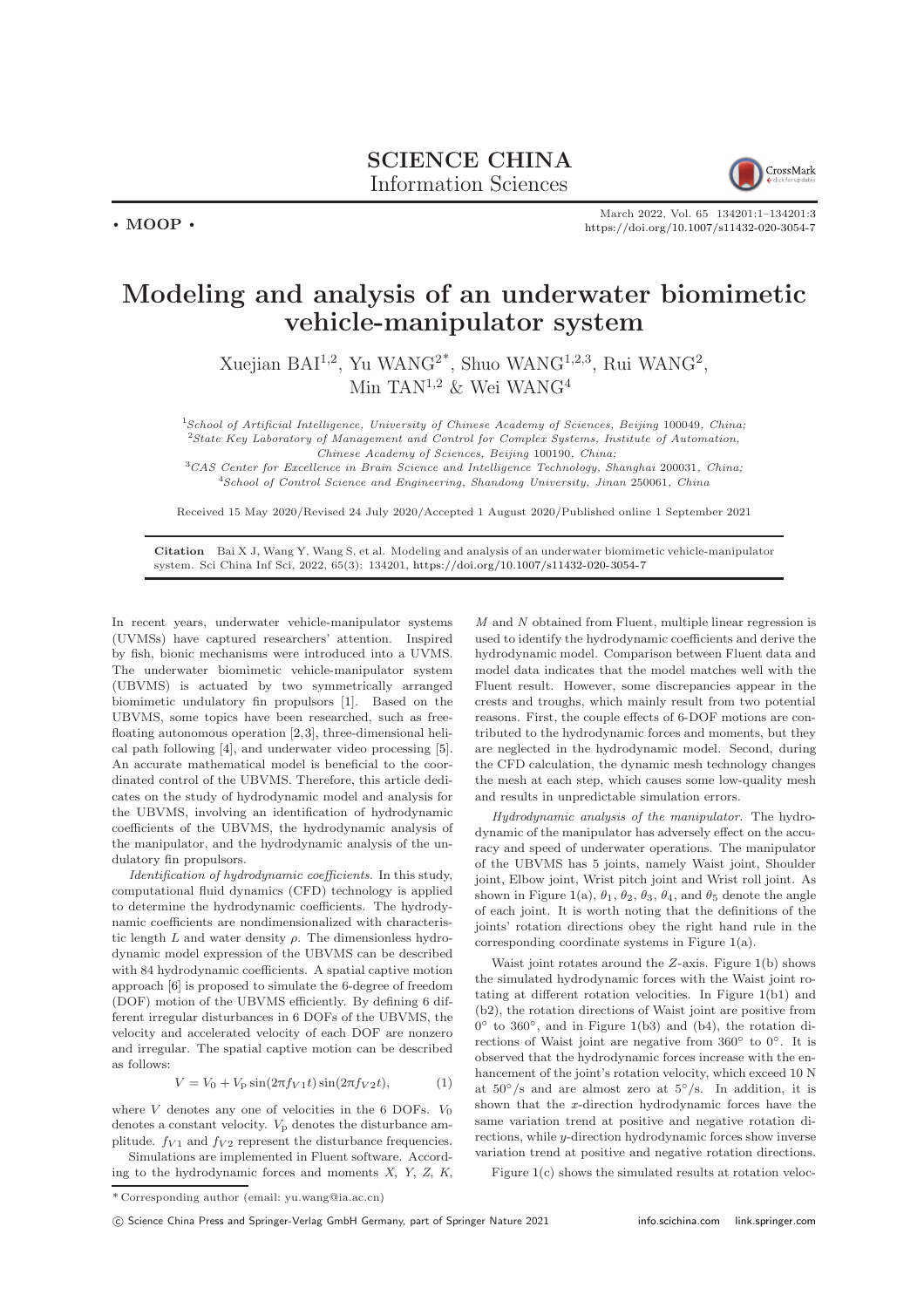## Bai X J, et al. Sci China Inf Sci March 2022 Vol. 65 134201:2

<span id="page-1-0"></span>

Figure 1 (Color online) (a) Coordinate frames for the UBVMS model; (b) hydrodynamic forces caused by rotation of Waist joint; (c) pressure distribution of manipulator with Waist joint rotation at: (c1)  $30^{\circ}$  (c2)  $120^{\circ}$  (c3)  $210^{\circ}$  (c4)  $300^{\circ}$ ; (d) simulation results on the  $Q - xz$  section of flow field  $(t/T = 0.5)$ .

ity of Waist joint being 30◦/s and rotation direction being positive. It is observed that the facing-flow side of the manipulator sustains positive pressure (red part in Figure [1\(](#page-1-0)c1) and (c4)) and the backing-flow side of manipulator is subjected to negative pressure (blue part in Figure  $1(c2)$  $1(c2)$ ) and (c3)). As a result, the pressure difference exerts hydrodynamic forces on the manipulator, which can be decomposed into sinusoidal x-direction and y-direction hydrodynamic forces shown in Figure [1\(](#page-1-0)b). The detailed analysis of other joints are demonstrated in the presentation slides.

Hydrodynamic analysis of the undulatory fin propulsors. The manipulator causes continuous and relatively small disturbance. Hence continuous and small forces are needed to compensate the disturbance. Knifefishes can produce highly stable small forces with undulatory fins. In recent years, the motions of knifefishes have attracted much attention and the undulatory fin propulsor has been presented [\[7\]](#page-2-7). However, due to the complicated hydrodynamic effects, further efforts are needed to study the dynamic mechanism of undulatory fin propulsor. We implemented CFD simulation to analyze the hydrodynamics of the undulatory fin propulsors.

The UBVMS is actuated by two symmetrically arranged undulatory fin propulsors, which compose a bio-inspired mechatronic system. Each undulatory fin propulsor consists of 12 fin rays controlled by servo motors. The undulating motion of each fin ray can be described as

$$
\beta_i = \beta_m \sin[2\pi (ft + x_i/\lambda) + \phi_0] + \beta_B, \ i = 1, 2, \dots, 12, (2)
$$

where  $\beta_m$  denotes maximum angular deflection of the sinusoidal waves,  $f$  denotes oscillating frequency,  $t$  denotes time, λ denotes the wave length,  $φ_0$  denotes the initial phase,  $β_i$ and  $x_i$  represent the deflection angle and the position of the ith fin ray, respectively; and  $\beta_B$  denotes the deflection angle of the undulatory fin propulsor.

The fluid pressure  $F_p(t)$  and fluid drag  $F_d(t)$  are described as

$$
F_p(t) = \sum F_{pi}(t) = \int_S p(t) \cdot dS,
$$
\n(3)

$$
F_d(t) = \sum F_{di}(t) = \mu \int_S \left( \frac{\partial v_{\text{fluid}}(t)}{\partial \delta} \right) \bigg|_{\delta = 0} \text{d}S, \quad (4)
$$

where  $F_{ni}(t)$  and  $F_{di}(t)$  represent the fluid pressure and fluid drag on the *i*th element, respectively;  $p(t)$  denotes the stress vector;  $S$  denotes the wetted surface area;  $\mu$  denotes the kinetic viscosity of fluid;  $v_{\text{fluid}}(t)$  denotes the velocity vector of the boundary layer;  $\frac{\partial v_{\text{fluid}}(t)}{\partial \delta}$  denotes the normal velocity gradient.

Finally, the thrust force  $X_{\text{Fin}}(t)$ , the yawing force  $Y_{\text{Fin}}(t)$ and the lift force  $Z_{\text{Fin}}(t)$  can be derived as follows:

$$
\begin{cases}\nX_{\text{Fin}}(t) = \int_S p(t)(\boldsymbol{n}_x \cdot dS) \\
-\mu \int_S \left(\frac{\partial \boldsymbol{v}_{\text{fluid}}(t)}{\partial \delta} \cdot \boldsymbol{n}_x\right) \Big|_{\delta=0} dS, \\
Y_{\text{Fin}}(t) = \int_S p(t)(\boldsymbol{n}_y \cdot dS) \\
-\mu \int_S \left(\frac{\partial \boldsymbol{v}_{\text{fluid}}(t)}{\partial \delta} \cdot \boldsymbol{n}_y\right) \Big|_{\delta=0} dS, \\
Z_{\text{Fin}}(t) = \int_S p(t)(\boldsymbol{n}_z \cdot dS) \\
-\mu \int_S \left(\frac{\partial \boldsymbol{v}_{\text{fluid}}(t)}{\partial \delta} \cdot \boldsymbol{n}_z\right) \Big|_{\delta=0} dS,\n\end{cases}
$$
\n(5)

where  $n_x$ ,  $n_y$ , and  $n_z$  represent the unit vector in the x, y, and z direction, respectively.